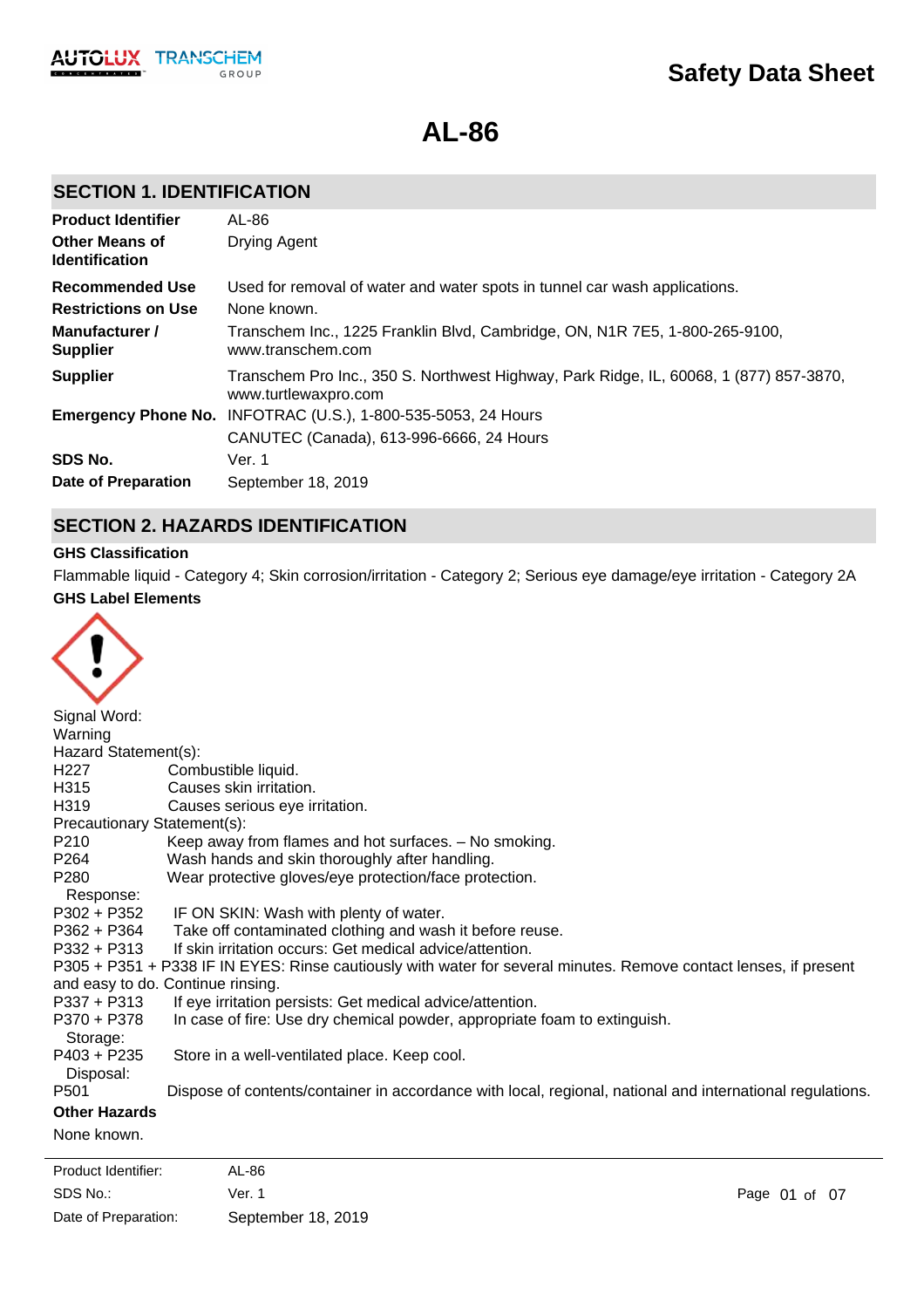# **SECTION 3. COMPOSITION/INFORMATION ON INGREDIENTS**

| <b>Chemical Name</b>                                              | CAS No.    | $\%$     | Other Identifiers                                    |
|-------------------------------------------------------------------|------------|----------|------------------------------------------------------|
| Quaternary ammonium compounds, dicoco<br>alkyldimethyl, chlorides | 61789-77-3 | $5 - 10$ | Di-Alkyl Quaternary<br>Ammonium Chloride             |
| Distillates (Petroleum), Hydrotreated Middle                      | 64742-46-7 | $5 - 10$ | Mineral seal oil                                     |
| 2-Butoxyethanol                                                   | 111-76-2   | 1-5      | Ethylene Glycol Monobutyl<br>Ether, Butyl Cellosolve |
| Amines, C10-16-alkyldimethyl, N-oxides                            | 70592-80-2 | 1-5      | IN/A                                                 |
| Amines, C14-18 and C16-18-unsatd. alkyl,<br>ethoxylated           | 68155-39-5 | 1-5      | <b>Ethoxylated Fatty Acid Amine</b>                  |
| 2-Propanol                                                        | 67-63-0    | 1-5      | <b>Isopropyl Alcohol</b>                             |

# **Notes**

The specific chemical identity and/or exact percentage of composition (concentration) has been withheld as a trade secret.

# **SECTION 4. FIRST-AID MEASURES**

# **First-aid Measures**

# **Inhalation**

Move to fresh air. Call a Poison Centre or doctor if you feel unwell or are concerned.

#### **Skin Contact**

Take off contaminated clothing, shoes and leather goods (e.g. watchbands, belts). Immediately wash gently and thoroughly with lukewarm, gently flowing water and mild soap for 15-20 minutes. Clean clothing, shoes and leather goods. If skin irritation occurs get medical advice/attention.

# **Eye Contact**

Immediately rinse the contaminated eye(s) with lukewarm, gently flowing water for 15-20 minutes, while holding the evelid(s) open. Remove contact lenses, if present and easy to do. If eve irritation persists, get medical advice/attention.

#### **Ingestion**

Never give anything by mouth if victim is rapidly losing consciousness, or is unconscious or convulsing. Do not induce vomiting. Rinse mouth with water. Drink large amounts of water. Immediately call a Poison Centre or doctor.

# **Most Important Symptoms and Effects, Acute and Delayed**

If on skin: may cause moderate to severe irritation. If in eyes: may cause moderate to severe irritation. Symptoms include sore, red eyes, and tearing.

# **Immediate Medical Attention and Special Treatment**

**Target Organs**

Eyes, skin.

#### **Special Instructions**

Rinse affected area (skin, eyes) thoroughly with water.

# **Medical Conditions Aggravated by Exposure**

None known.

# **SECTION 5. FIRE-FIGHTING MEASURES**

#### **Extinguishing Media**

# **Suitable Extinguishing Media**

Carbon dioxide, dry chemical powder, appropriate foam, water spray or fog.

# **Unsuitable Extinguishing Media**

None known.

frothing and spattering.

# **Specific Hazards Arising from the Chemical**

Can ignite if strongly heated. Do not direct solid stream of water into burning liquid. Contact with water causes violent

| Product Identifier:  | AL-86              |
|----------------------|--------------------|
| SDS No.:             | Ver. 1             |
| Date of Preparation: | September 18, 2019 |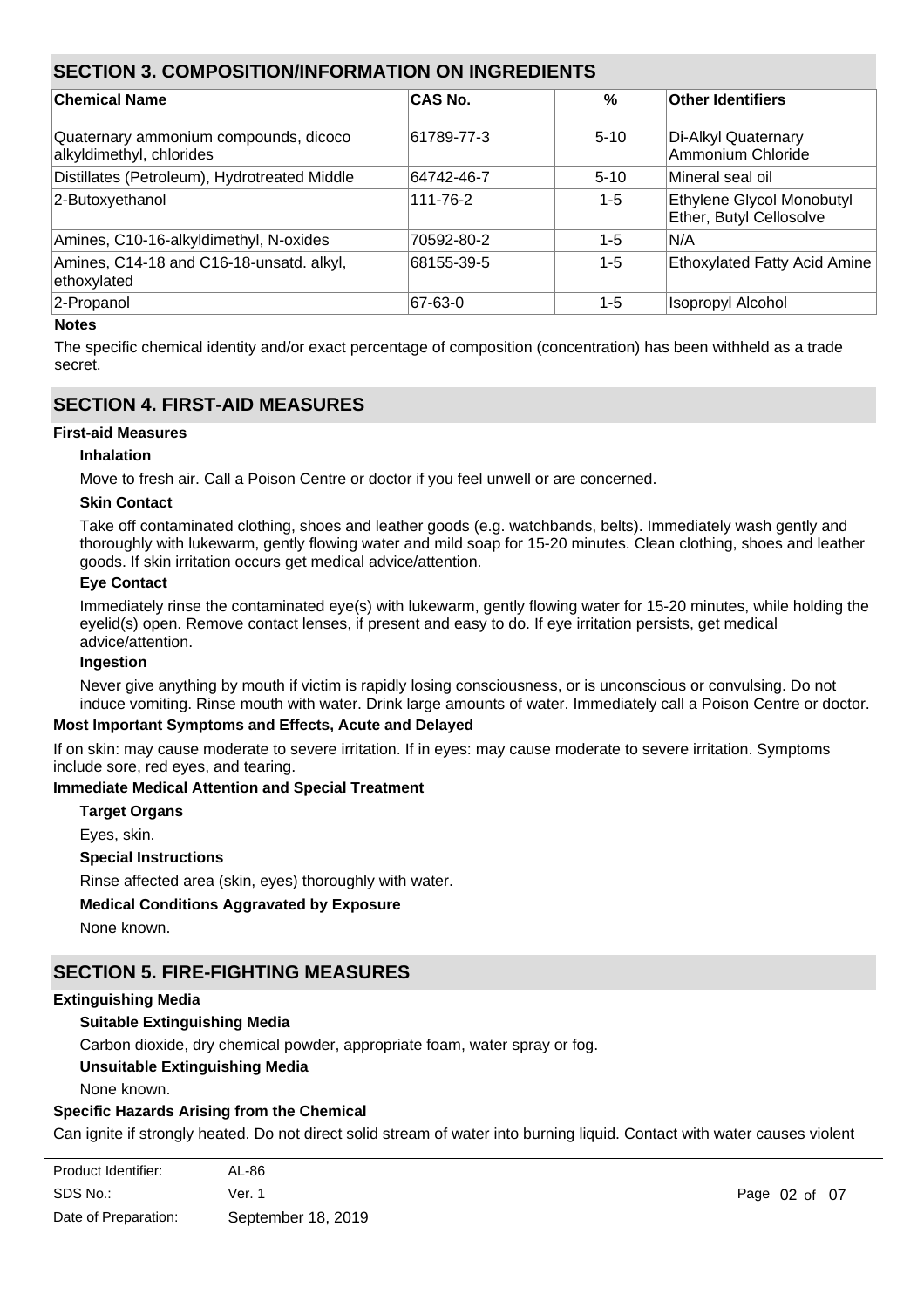# frothing and spattering.

# **Special Protective Equipment and Precautions for Fire-fighters**

No special precautions are necessary. Review Section 6 (Accidental Release Measures) for important information on responding to leaks/spills.

See Skin Protection in Section 8 (Exposure Controls/Personal Protection) for advice on suitable chemical protective materials.

# **SECTION 6. ACCIDENTAL RELEASE MEASURES**

# **Personal Precautions, Protective Equipment, and Emergency Procedures**

Use the personal protective equipment recommended in Section 8 of this safety data sheet.

# **Environmental Precautions**

Do not allow into any sewer, on the ground or into any waterway.

# **Methods and Materials for Containment and Cleaning Up**

Review Section 7 (Handling) of this safety data sheet before proceeding with clean-up.

Small spills or leaks: contain and soak up spill with absorbent that does not react with spilled product. Do NOT use combustible materials such as sawdust. Place used absorbent into suitable, covered, labelled containers for disposal. Large spills or leaks: dike spilled product to prevent runoff.

Review Section 13 (Disposal Considerations) of this safety data sheet. Contact emergency services and manufacturer/supplier for advice.

#### **Other Information**

Report spills to local health, safety and environmental authorities, as required.

# **SECTION 7. HANDLING AND STORAGE**

#### **Precautions for Safe Handling**

Do not get in eyes, on skin or on clothing. Eliminate heat and ignition sources such as sparks, open flames, hot surfaces and static discharge. Post "No Smoking" signs. Wear personal protective equipment to avoid direct contact with this chemical. Thoroughly clean clothing, shoes and leather goods before reuse or dispose of safely. See Section 13 (Disposal Considerations) of this safety data sheet.

# **Conditions for Safe Storage**

Store in an area that is: cool, well-ventilated, out of direct sunlight and away from heat and ignition sources, separate from incompatible materials (see Section 10: Stability and Reactivity). Comply with all applicable health and safety regulations, fire and building codes.

# **SECTION 8. EXPOSURE CONTROLS/PERSONAL PROTECTION**

# **Control Parameters**

|                                                 | <b>ACGIH TLV®</b>     |                     | <b>OSHA PEL</b>    |         | <b>AIHA WEEL</b> |            |
|-------------------------------------------------|-----------------------|---------------------|--------------------|---------|------------------|------------|
| <b>Chemical Name</b>                            | <b>TWA</b>            | <b>STEL</b>         | <b>TWA</b>         | Ceiling | 8-hr TWA         | <b>TWA</b> |
| 2-Butoxyethanol                                 | $ 20$ ppm $C$<br>Skin |                     | $ 50$ ppm<br> Skin |         |                  |            |
| Distillates (Petroleum), Hydrotreated<br>Middle | $ 5 \text{ mg/m}$ 3   | $10 \text{ mg/m}$ 3 | $5 \text{ mg/m}$ 3 |         |                  |            |
| 2-Propanol                                      | 200 ppm               | 400 ppm             |                    |         |                  |            |

#### **Appropriate Engineering Controls**

General ventilation is usually adequate. Use local exhaust ventilation, if general ventilation is not adequate to control amount in the air. Provide eyewash and safety shower if contact or splash hazard exists.

# **Individual Protection Measures**

# **Eye/Face Protection**

Wear chemical safety goggles and face shield when contact is possible.

#### **Skin Protection**

Wear chemical protective clothing e.g. gloves, aprons, boots. Suitable materials are: latex rubber, butyl rubber.

Not normally required if product is used as directed.

# **Respiratory Protection**

| Product Identifier:  | AL-86              |
|----------------------|--------------------|
| SDS No.:             | Ver. 1             |
| Date of Preparation: | September 18, 2019 |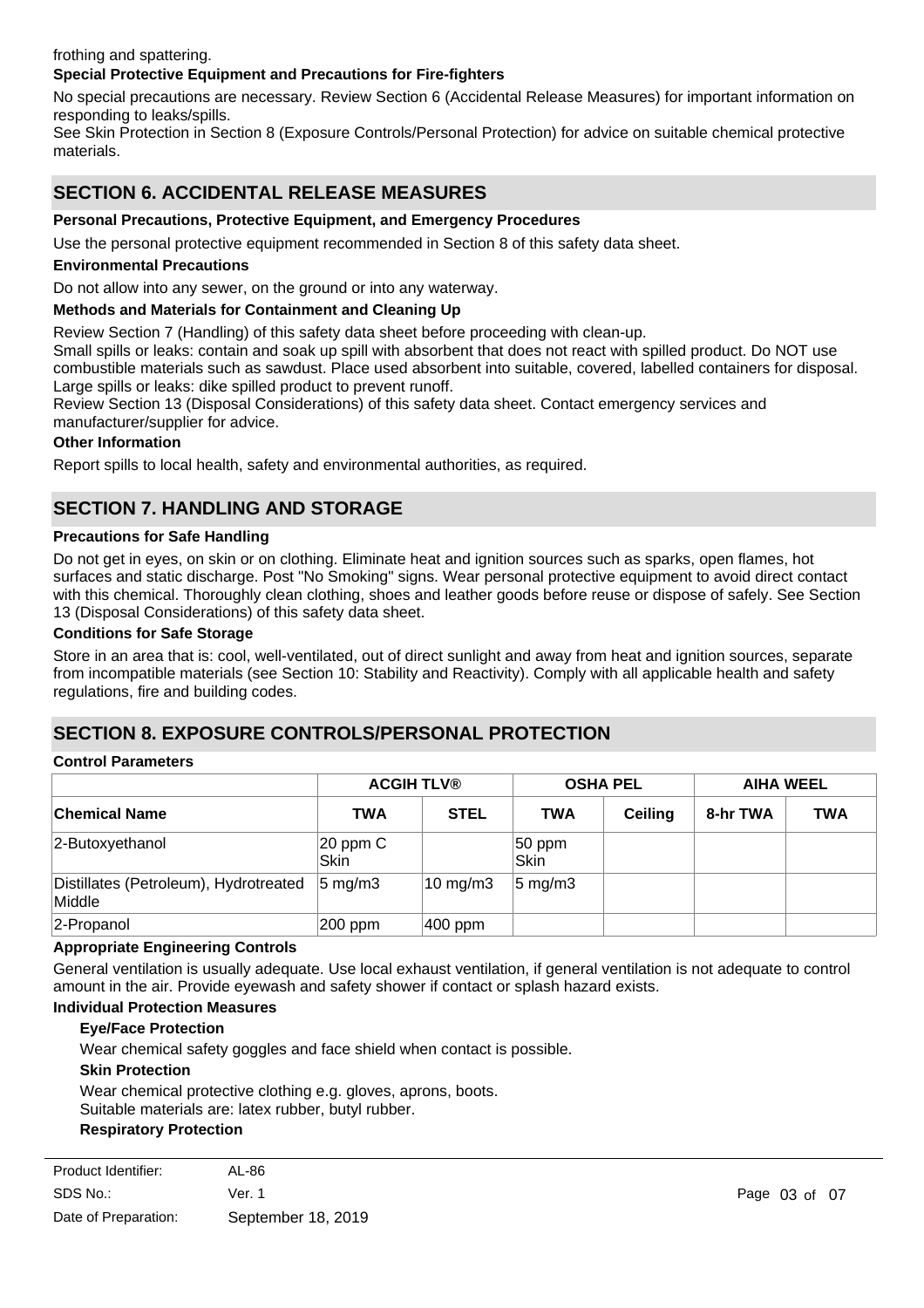# **SECTION 9. PHYSICAL AND CHEMICAL PROPERTIES**

# **Basic Physical and Chemical Properties**

| Appearance                                                   | Pink liquid.                                      |
|--------------------------------------------------------------|---------------------------------------------------|
| Odour                                                        | Mild                                              |
| <b>Odour Threshold</b>                                       | Not available                                     |
| рH                                                           | $7 - 9$                                           |
| <b>Melting Point/Freezing Point</b>                          | Not available (melting); Not available (freezing) |
| <b>Initial Boiling Point/Range</b>                           | Not available                                     |
| <b>Flash Point</b>                                           | 60 - 69 °C (140 - 156 °F) (closed cup)            |
| <b>Evaporation Rate</b>                                      | Not available                                     |
| Flammability (solid, gas)                                    | Not available                                     |
| <b>Upper/Lower Flammability or</b><br><b>Explosive Limit</b> | Not applicable (upper); Not applicable (lower)    |
| <b>Vapour Pressure</b>                                       | Not available                                     |
| Vapour Density (air = 1)                                     | Not available                                     |
| <b>Relative Density (water = 1)</b>                          | 0.96                                              |
| <b>Solubility</b>                                            | Soluble in water                                  |
| <b>Partition Coefficient,</b><br>n-Octanol/Water (Log Kow)   | Not available                                     |
| <b>Auto-ignition Temperature</b>                             | Not available                                     |
| <b>Decomposition Temperature</b>                             | Not available                                     |
| <b>Viscosity</b>                                             | Not available (kinematic)                         |
| <b>Other Information</b>                                     |                                                   |
| <b>Physical State</b>                                        | Liquid                                            |

# **SECTION 10. STABILITY AND REACTIVITY**

**Chemical Stability** Normally stable. **Conditions to Avoid** Open flames, sparks, static discharge, heat and other ignition sources. Incompatible materials. **Incompatible Materials** Strong oxidizing agents (e.g. perchloric acid), strong reducing agents (e.g. hydrides). **Hazardous Decomposition Products** None known. **Possibility of Hazardous Reactions** None known. **Reactivity** None known.

# **SECTION 11. TOXICOLOGICAL INFORMATION**

# **Likely Routes of Exposure**

Skin contact; eye contact; ingestion; inhalation.

# **Acute Toxicity**

| <b>Chemical Name</b> | .∟C50                                        | LD50 (oral)         | LD50 (dermal)      |
|----------------------|----------------------------------------------|---------------------|--------------------|
| $ 2$ -Butoxyethanol  | 450 ppm (female rat)<br>$(4$ -hour exposure) | 400-917 mg/kg (rat) | 220 mg/kg (rabbit) |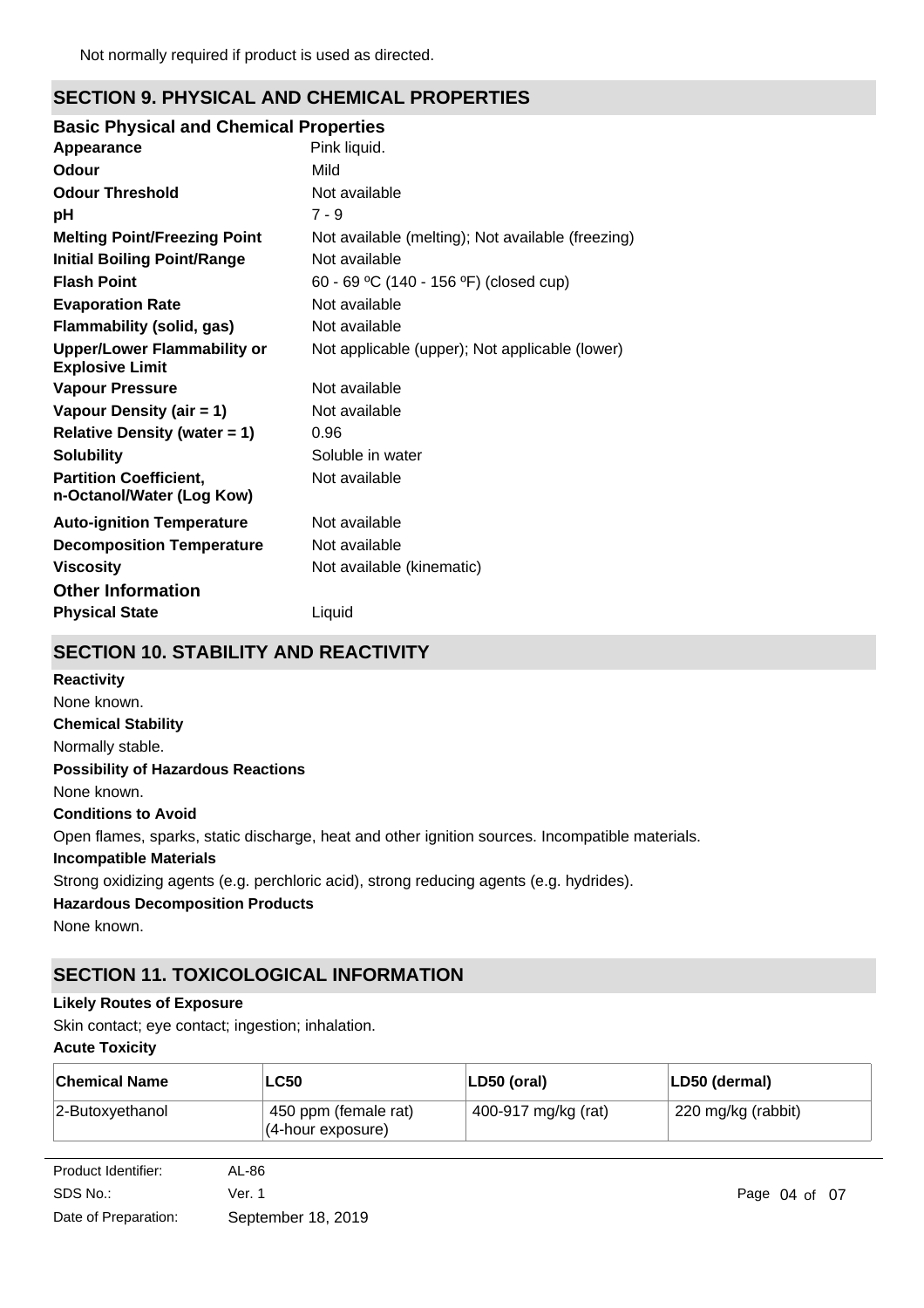| Quaternary ammonium<br>compounds, dicoco<br>alkyldimethyl, chlorides |                                        | 200-2000 mg/kg (rat)  |                         |
|----------------------------------------------------------------------|----------------------------------------|-----------------------|-------------------------|
| Amines,<br>C10-16-alkyldimethyl,<br>N-oxides                         |                                        | $2700$ mg/kg (rat)    |                         |
| Distillates (Petroleum),<br>Hydrotreated Middle                      | $> 10$ mg/L (rat) (4-hour<br>exposure) | $> 5,000$ mg/kg (rat) | $>$ 2000 mg/kg (rabbit) |
| 2-Propanol                                                           | 72600 mg/m3 (rat) (4-hour<br>exposure) | 1870 mg/kg (rat)      | 4059 mg/kg (rabbit)     |

# **Skin Corrosion/Irritation**

Human experience shows moderate or severe irritation.

# **Serious Eye Damage/Irritation**

Human experience shows serious eye irritation. Symptoms include sore, red eyes, and tearing.

# **STOT (Specific Target Organ Toxicity) - Single Exposure**

# **Inhalation**

May cause nose and throat irritation, lung irritation, coughing, headaches.

# **Ingestion**

Symptoms may include nausea, vomiting, stomach cramps and diarrhea.

# **Aspiration Hazard**

No information was located.

# **STOT (Specific Target Organ Toxicity) - Repeated Exposure**

Symptoms may include dry, red, cracked skin (dermatitis).

# **Respiratory and/or Skin Sensitization**

# No information was located.

# **Carcinogenicity**

| <b>Chemical Name</b> | <b>IARC</b> | <b>ACGIH®</b> | <b>NTP</b> | <b>OSHA</b> |
|----------------------|-------------|---------------|------------|-------------|
| 2-Butoxyethanol      | Group 3     | A3            |            |             |
| 2-Propanol           | Group 3     |               |            |             |

#### **Reproductive Toxicity**

#### **Development of Offspring**

Not known to harm the unborn child.

# **Sexual Function and Fertility**

Not known to cause effects on sexual function or fertility.

# **Effects on or via Lactation**

Not known to cause effects on or via lactation.

#### **Germ Cell Mutagenicity**

No information was located.

# **Interactive Effects**

No information was located.

# **SECTION 12. ECOLOGICAL INFORMATION**

All components of this product are biodegradable by Regulation (EC) No 648/2004.

# **Toxicity**

# **Acute Aquatic Toxicity**

| <b>Chemical Name</b> | ∣LC50 Fish                                        | <b>EC50 Crustacea</b>                                      | ErC50 Aquatic<br><b>Plants</b> | ErC50 Algae |
|----------------------|---------------------------------------------------|------------------------------------------------------------|--------------------------------|-------------|
| 2-Butoxyethanol      | 1490-2950 mg/L<br>(Lepomis<br><i>Imacrochirus</i> | 1550 mg/L (Daphnia)<br>magna (water flea);<br>$ 48$ -hour) |                                |             |

| Product Identifier:  | AL-86              |
|----------------------|--------------------|
| SDS No.:             | Ver. 1             |
| Date of Preparation: | September 18, 2019 |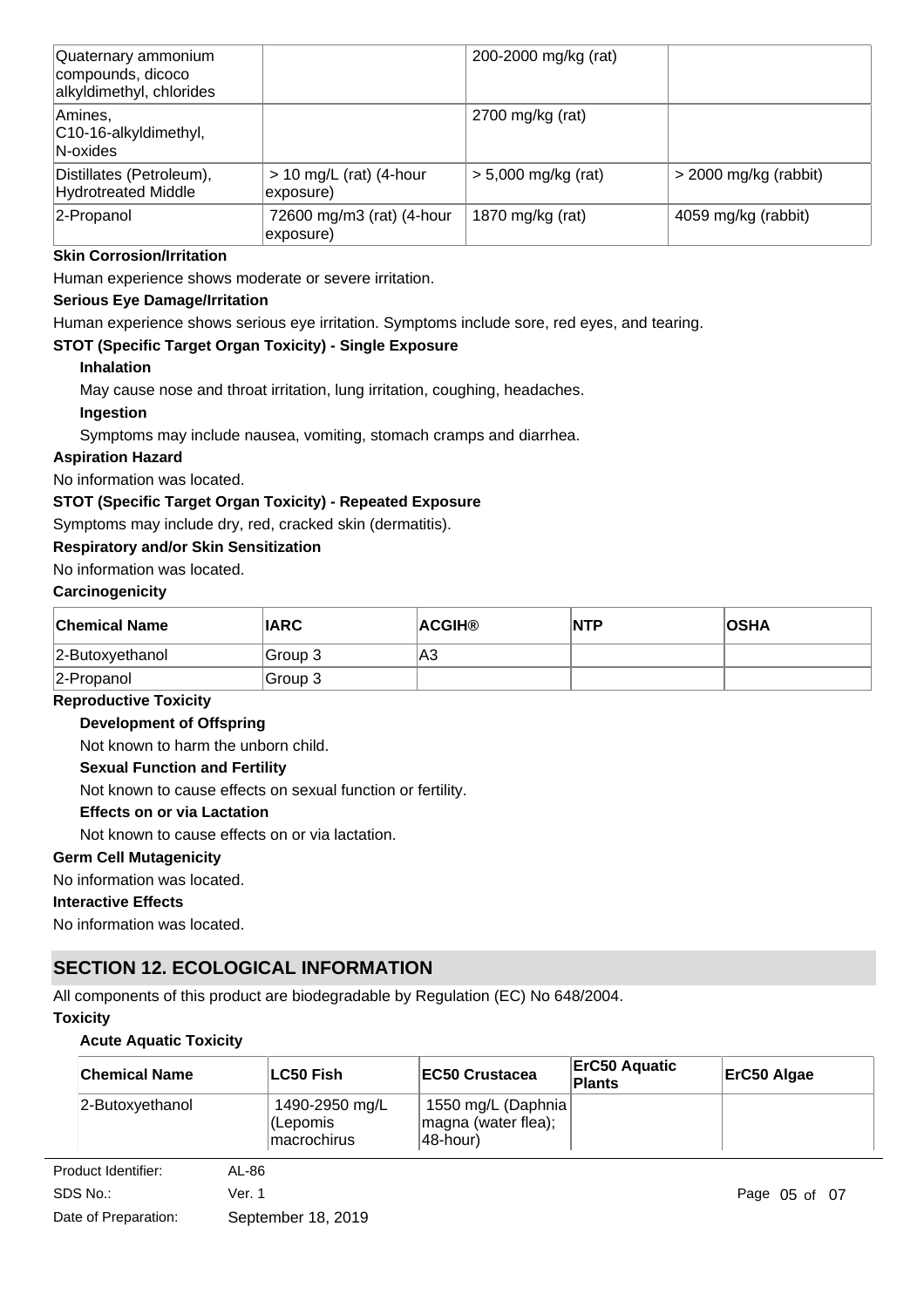| Quaternary ammonium<br>compounds, dicoco | (bluegill); 96-hour)<br>$0.195$ mg/L<br>(96-hour)                              | 0.3 mg/L (Daphnia<br>magna (water flea);               |  |
|------------------------------------------|--------------------------------------------------------------------------------|--------------------------------------------------------|--|
| alkyldimethyl, chlorides                 |                                                                                | 48-hour)                                               |  |
| 2-Propanol                               | 11130 mg/L<br>(Pimephales<br>promelas (fathead<br>minnow); 96-hour;<br>static) | 13299 mg/L<br>(Daphnia magna<br>(water flea); 48-hour) |  |

# **Chronic Aquatic Toxicity**

| <b>Chemical Name</b>                                                 | <b>NOEC Fish</b>                    | ∣EC50 Fish | <b>INOEC Crustacea</b>                                              | <b>IEC50 Crustacea</b> |
|----------------------------------------------------------------------|-------------------------------------|------------|---------------------------------------------------------------------|------------------------|
| 2-Butoxyethanol                                                      | > 100 mg/L (21-day;<br>semi-static) |            | > 100 mg/L (Daphnia)<br>magna (water flea);<br>21-day; semi-static) |                        |
| Quaternary ammonium<br>compounds, dicoco<br>alkyldimethyl, chlorides |                                     |            | 0.15 mg/L (Daphnia<br>magna (water flea);<br>21-day)                |                        |

# **Persistence and Degradability**

(2-Butoxyethanol) Degrades rapidly based on quantitative tests. Biodegradable as per OECD 301E tests for ready biodegradability.

# **SECTION 13. DISPOSAL CONSIDERATIONS**

# **Disposal Methods**

Review federal, state/provincial, and local government requirements prior to disposal.

# **SECTION 14. TRANSPORT INFORMATION**

Not regulated under Canadian TDG Regulations. Not regulated under US DOT Regulations.

#### **Special Precautions** Not applicable

**for User**

# **Transport in Bulk According to Annex II of MARPOL 73/78 and the IBC Code**

Not applicable

# **SECTION 15. REGULATORY INFORMATION**

# **Safety, Health and Environmental Regulations**

#### **Canada**

# **Domestic Substances List (DSL) / Non-Domestic Substances List (NDSL)**

All ingredients are listed on the DSL/NDSL.

#### **USA**

# **Toxic Substances Control Act (TSCA) Section 8(b)**

All ingredients are on the TSCA Inventory or are exempt from TSCA Inventory requirements under 40 CFR 720.

# **Additional USA Regulatory Lists**

California Proposition 65: No listed substances are known to be present. New Jersey Right To Know: 2-butoxyethanol (CAS: 111-76-2); 2-propanol (CAS: 67-63-0). SARA Title III - Section 313: 2-butoxyethanol (CAS: 111-76-2).

# **SECTION 16. OTHER INFORMATION**

| <b>NFPA Rating</b>         | <b>Flammability - 2</b><br>Instability - 0<br>Health - 1 |                                                                                                                                                                                                   |  |  |
|----------------------------|----------------------------------------------------------|---------------------------------------------------------------------------------------------------------------------------------------------------------------------------------------------------|--|--|
| <b>SDS Prepared By</b>     | <b>Technical Group</b>                                   |                                                                                                                                                                                                   |  |  |
| <b>Date of Preparation</b> | September 18, 2019                                       |                                                                                                                                                                                                   |  |  |
| <b>Disclaimer</b>          |                                                          | The information contained here in has been compiled from sources believed to be reliable and<br>is accurate to the best of our knowledge at this date. It is provided without warranty, expressed |  |  |
| Product Identifier:        | AL-86                                                    |                                                                                                                                                                                                   |  |  |
| SDS No.:                   | Ver. 1                                                   | Page 06 of 07                                                                                                                                                                                     |  |  |
| Date of Preparation:       | September 18, 2019                                       |                                                                                                                                                                                                   |  |  |